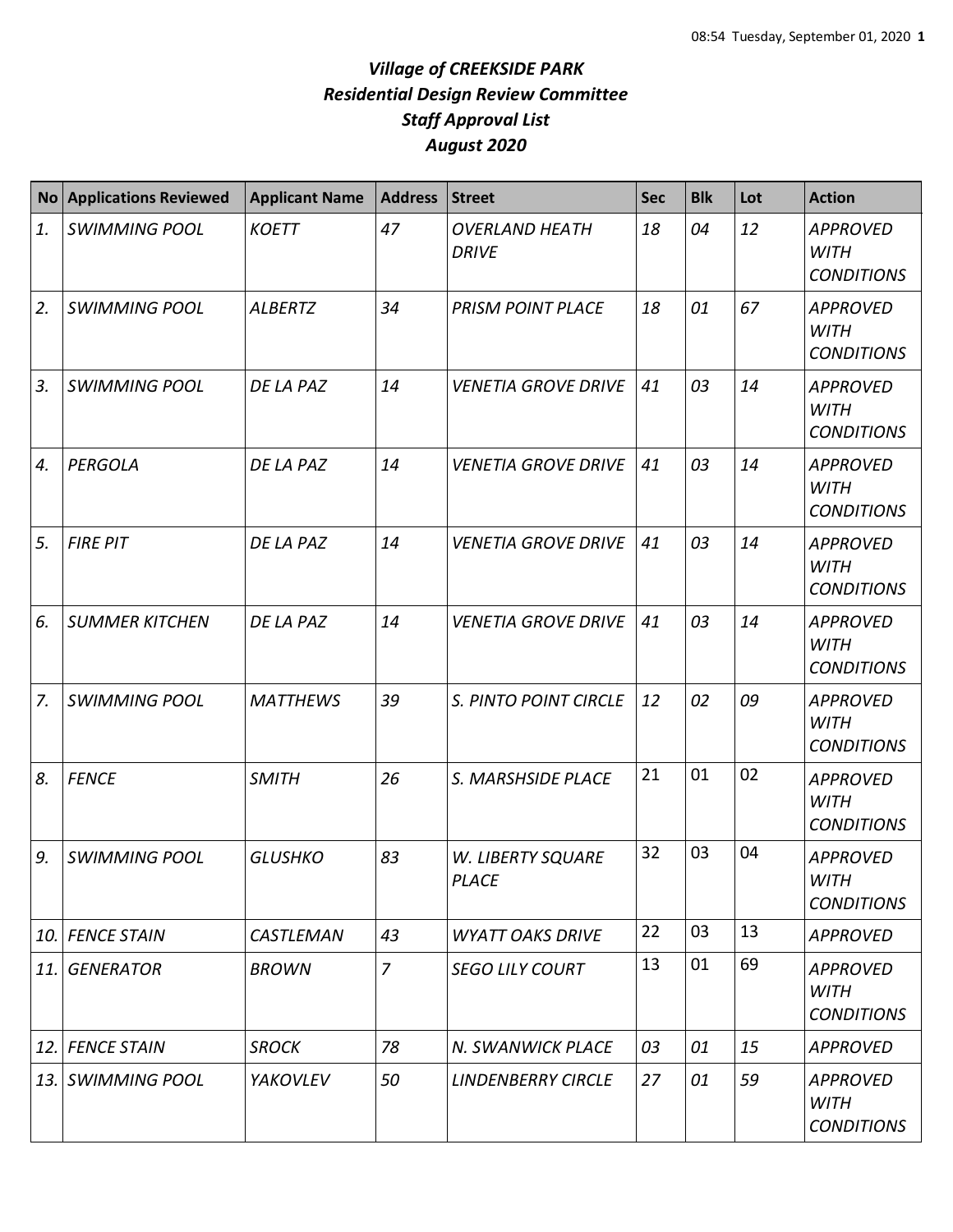|      | No Applications Reviewed | <b>Applicant Name</b> | <b>Address</b> | Street                                 | <b>Sec</b> | <b>Blk</b> | Lot | <b>Action</b>                                       |
|------|--------------------------|-----------------------|----------------|----------------------------------------|------------|------------|-----|-----------------------------------------------------|
| 14.  | <b>GAZEBO</b>            | <b>HARRIS</b>         | 37             | <b>MADRONE TERRACE</b><br><b>PLACE</b> | 36         | 01         | 43  | <b>APPROVED</b><br><b>WITH</b><br><b>CONDITIONS</b> |
|      | 15. PAVING               | <b>HARRIS</b>         | 37             | <b>MADRONE TERRACE</b><br><b>PLACE</b> | 36         | 01         | 43  | <b>APPROVED</b><br><b>WITH</b><br><b>CONDITIONS</b> |
| 16.  | <b>SUMMER KITCHEN</b>    | <b>RIVERA</b>         | 122            | N. SAGE SPARROW<br><b>CIRCLE</b>       | 11         | 04         | 26  | <b>APPROVED</b><br><b>WITH</b><br><b>CONDITIONS</b> |
| 17.  | <b>SWIMMING POOL</b>     | <b>MARTIN</b>         | 18             | <b>BOTANICAL VISTA</b><br><b>DRIVE</b> | 32         | 01         | 24  | <b>APPROVED</b><br><b>WITH</b><br><b>CONDITIOS</b>  |
|      | 18. PAVING               | <b>MARTIN</b>         | 18             | <b>BOTANICAL VISTA</b><br><b>DRIVE</b> | 32         | 01         | 24  | <b>APPROVED</b><br><b>WITH</b><br><b>CONDITIOS</b>  |
|      | 19. STEPPING STONES      | <b>MARTIN</b>         | 18             | <b>BOTANICAL VISTA</b><br><b>DRIVE</b> | 32         | 01         | 24  | <b>APPROVED</b><br><b>WITH</b><br><b>CONDITIOS</b>  |
|      | 20. PAVING               | <b>NOTO</b>           | 87             | S. BIMINI TWIST CIRCLE                 | 31         | 02         | 13  | <b>APPROVED</b>                                     |
| 21.  | SWIMMING POOL            | <b>LENNON</b>         | 23             | <b>VENETIA GROVE DRIVE</b>             | 41         | 01         | 05  | <b>APPROVED</b><br><b>WITH</b><br><b>CONDITIONS</b> |
| 22.1 | <b>POOL BATH</b>         | <b>LENNON</b>         | 23             | <b>VENETIA GROVE DRIVE</b>             | 41         | 01         | 05  | <b>APPROVED</b><br><b>WITH</b><br><b>CONDITIONS</b> |
|      | 23. RETAINING WALL       | <b>LENNON</b>         | 23             | <b>VENETIA GROVE DRIVE</b>             | 41         | 01         | 05  | <b>APPROVED</b><br><b>WITH</b><br><b>CONDITIONS</b> |
|      | 24. $ROOF$               | <b>GEHRING</b>        | 171            | S. ARROW CANYON<br><b>CIRCLE</b>       | 03         | 04         | 03  | <b>APPROVED</b>                                     |
|      | 25. SUMMER KITCHEN       | <b>COFFEY</b>         | 42             | N. SWANWICK PLACE                      | 03         | 01         | 23  | <b>APPROVED</b><br><b>WITH</b><br><b>CONDITIONS</b> |
|      | 26. COLOR                | <b>GILCREASE</b>      | 19             | LITTLE FALLS PLACE                     | 05         | 01         | 39  | <b>APPROVED</b>                                     |
|      | 27. FENCE                | <b>FERTIG</b>         | $\overline{2}$ | <b>KALMIA BRANCH</b><br><b>COURT</b>   | 41         | 02         | 19  | <b>APPROVED</b><br><b>WITH</b><br><b>CONDITIONS</b> |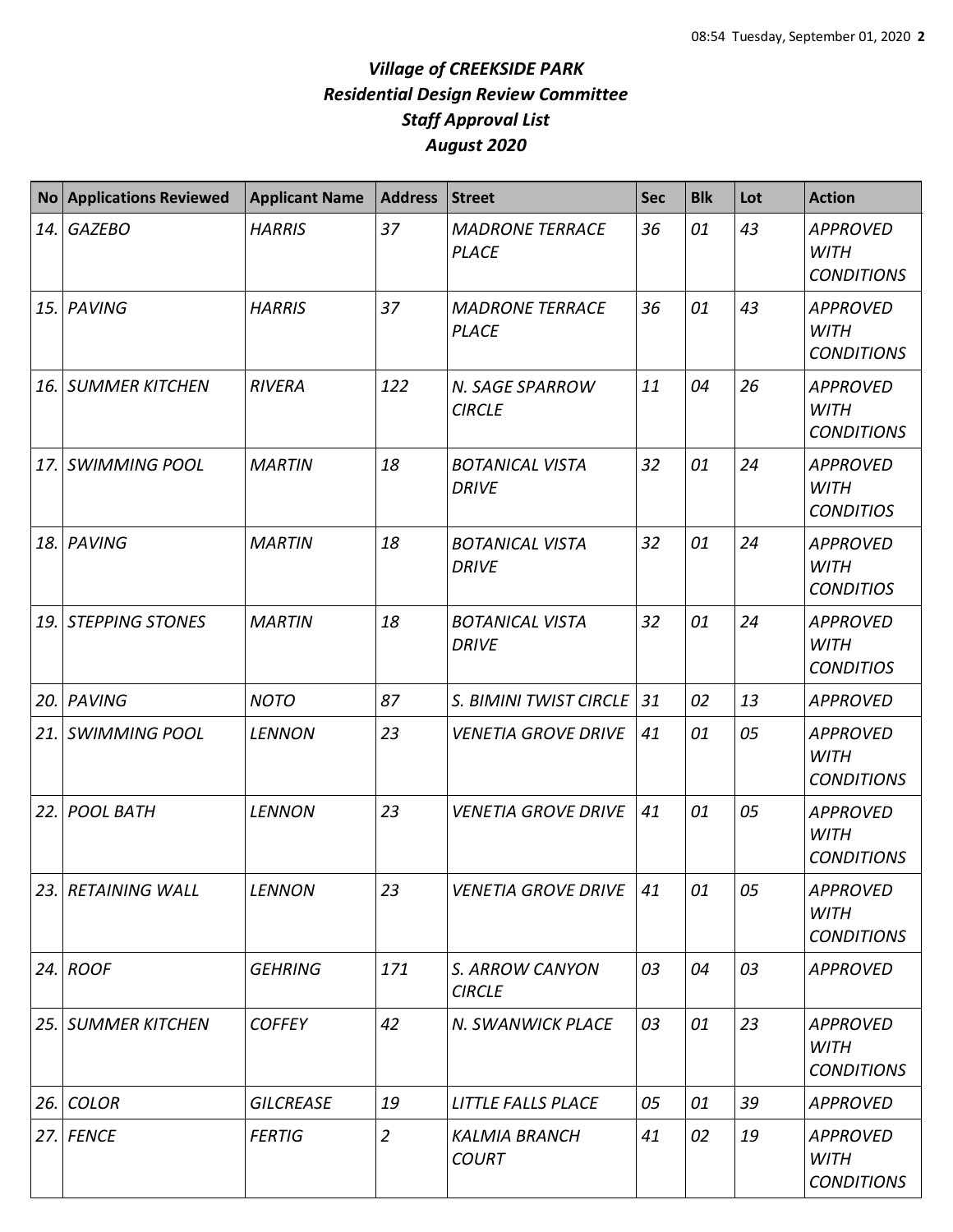| <b>No</b> | <b>Applications Reviewed</b>    | <b>Applicant Name</b> | <b>Address</b> | Street                                 | <b>Sec</b> | <b>Blk</b> | Lot | <b>Action</b>                                       |
|-----------|---------------------------------|-----------------------|----------------|----------------------------------------|------------|------------|-----|-----------------------------------------------------|
| 28.       | <b>TREE REMOVAL</b>             | <b>GOMEZ</b>          | $\overline{2}$ | <b>LANGSTONE PLACE</b>                 | 09         | 02         | 01  | <b>APPROVED</b><br><b>WITH</b><br><b>CONDITIONS</b> |
|           | <b>29. FENCE</b>                | <b>IWUEZE</b>         | $\overline{z}$ | <b>CRYSTAL CANYON</b><br><b>PLACE</b>  | 01         | 01         | 35  | <b>APPROVED</b><br><b>WITH</b><br><b>CONDITIONS</b> |
|           | 30. SWIMMING POOL               | <b>ABBOTT</b>         | 135            | W. ARBOR CAMP<br><b>CIRCLE</b>         | 04         | 01         | 69  | <b>APPROVED</b><br><b>WITH</b><br><b>CONDITIONS</b> |
| 31.1      | <b>SWIMMING POOL</b>            | <b>JONES</b>          | 6              | <b>QUIET MEAD PLACE</b>                | 27         | 01         | 03  | <b>APPROVED</b><br><b>WITH</b><br><b>CONDITIONS</b> |
|           | 32. FIRE PIT                    | <b>JONES</b>          | 6              | <b>QUIET MEAD PLACE</b>                | 27         | 01         | 03  | <b>APPROVED</b><br><b>WITH</b><br><b>CONDITIONS</b> |
|           | 33. HOME<br><b>CONSTRUCTION</b> | <b>LOEFFEL</b>        | 26             | <b>W. SAWYER RIDGE</b><br><b>DRIVE</b> | 35         | 03         | 01  | <b>APPROVED</b><br><b>WITH</b><br><b>CONDITIONS</b> |
| 34. l     | <b>GENERATOR</b>                | <b>HOFFMAN</b>        | 59             | <b>OVERLAND HEATH</b><br><b>DRIVE</b>  | 18         | 04         | 15  | <b>APPROVED</b><br><b>WITH</b><br><b>CONDITIONS</b> |
| 35.       | <b>SWIMMING POOL</b>            | <b>WATKINS</b>        | $\overline{2}$ | PASSIVE ALCOVE                         | 40         | 01         | 05  | <b>APPROVED</b><br><b>WITH</b><br><b>CONDITIONS</b> |
|           | 36. SWIMMING POOL               | <b>ALLEN</b>          | 51             | <b>SAWYER RIDGE</b>                    | 35         | 01         | 23  | <b>APPROVED</b><br>WITH<br><b>CONDITIONS</b>        |
|           | 37. GENERATOR                   | <b>DELERY</b>         | 159            | <b>ROCKWELL PARK</b>                   | 32         | 06         | 02  | <b>APPROVED</b><br>WITH<br><b>CONDITIONS</b>        |
|           | 38. PAVING                      | <b>INFANTINI</b>      | 95             | <b>ELANDER BLOSSOM</b><br><b>DRIVE</b> | 32         | 01         | 36  | <b>APPROVED</b><br><b>WITH</b><br><b>CONDITIONS</b> |
|           | 39. SWIMMING POOL               | <b>SUNG</b>           | 63             | <b>HEDGEDALE WAY</b>                   | 34         | 01         | 17  | <b>APPROVED</b><br><b>WITH</b><br><b>CONDITIONS</b> |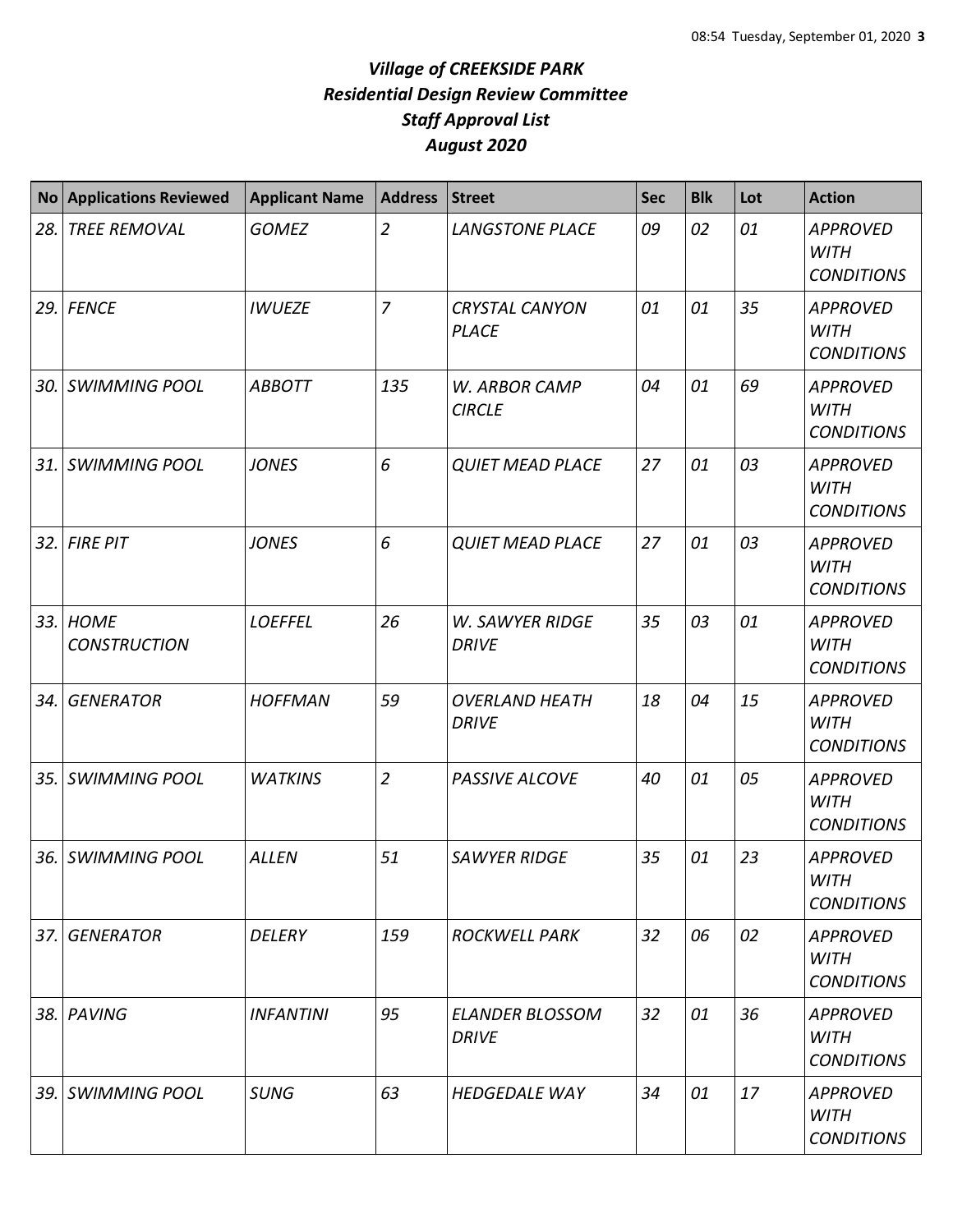| <b>No</b> | <b>Applications Reviewed</b>       | <b>Applicant Name</b> | <b>Address</b> | Street                            | <b>Sec</b> | <b>Blk</b> | Lot | <b>Action</b>                                       |
|-----------|------------------------------------|-----------------------|----------------|-----------------------------------|------------|------------|-----|-----------------------------------------------------|
| 40.       | <b>HOME</b><br><b>CONSTRUCTION</b> | <b>SUNG</b>           | 63             | <b>HEDGEDALE WAY</b>              | 34         | 01         | 17  | <b>APPROVED</b><br><b>WITH</b><br><b>CONDITIONS</b> |
| 41.       | <b>SUMMER KITCHEN</b>              | <b>SUNG</b>           | 63             | <b>HEDGEDALE WAY</b>              | 34         | 01         | 17  | <b>APPROVED</b><br><b>WITH</b><br><b>CONDITIONS</b> |
| 42.       | <b>FIRE PIT</b>                    | <b>SUNG</b>           | 63             | <b>HEDGEDALE WAY</b>              | 34         | 01         | 17  | <b>APPROVED</b><br><b>WITH</b><br><b>CONDITIONS</b> |
| 43.       | <b>SEAT WALL</b>                   | <b>SUNG</b>           | 63             | <b>HEDGEDALE WAY</b>              | 34         | 01         | 17  | <b>APPROVED</b>                                     |
| 44.       | <b>FENCE</b>                       | <b>SUNG</b>           | 63             | <b>HEDGEDALE WAY</b>              | 34         | 01         | 17  | <b>APPROVED</b><br><b>WITH</b><br><b>CONDITIONS</b> |
| 45.       | PERGOLA                            | <b>HADZIC</b>         | 78             | N. THATCHER BEND<br><b>CIRCLE</b> | 34         | 04         | 14  | <b>APPROVED</b><br><b>WITH</b><br><b>CONDITIONS</b> |
| 46.       | PERGOLA                            | <b>SANTOS</b>         | 67             | S. GREENPRINT CIRCLE              | 07         | 03         | 09  | <b>APPROVED</b>                                     |
| 47.       | <b>GENERATOR</b>                   | <b>EGUIZABAL</b>      | 75             | <b>FINN CORNER WAY</b>            | 36         | 02         | 09  | <b>APPROVED</b><br><b>WITH</b><br><b>CONDITIONS</b> |
| 48.       | <b>COLOR</b>                       | <b>VARONA</b>         | 75             | <b>S. GREENPRINT CIRCLE</b>       | 07         | 03         | 07  | <b>APPROVED</b>                                     |
| 49.       | <b>ROOF</b>                        | <b>SALERNO</b>        | 18             | <b>HEARTHWICK ROAD</b>            | 02         | 02         | 07  | <b>APPROVED</b>                                     |
| 50.       | <b>GENERATOR</b>                   | <b>ALSAAB</b>         | 126            | N. SAGE SPARROW<br><b>CIRCLE</b>  | 11         | 04         | 27  | <b>APPROVED</b><br><b>WITH</b><br><b>CONDITIONS</b> |
| 51.       | SCREEN WALL                        | <b>JOSEPH</b>         | 64             | <b>VENETIA GROVE DRIVE</b>        | 41         | 03         | 02  | <b>APPROVED</b>                                     |
| 52.       | SWIMMING POOL                      | <b>ABBOTT</b>         | 135            | W. ARBOR CAMP<br><b>CIRCLE</b>    | 04         | 01         | 69  | <b>APPROVED</b><br>WITH<br><b>CONDITIONS</b>        |
| 53.       | <b>FIRE PIT</b>                    | <b>ABBOTT</b>         | 135            | W. ARBOR CAMP<br><b>CIRCLE</b>    | 04         | 01         | 69  | <b>APPROVED</b><br><b>WITH</b><br><b>CONDITIONS</b> |
| 54.       | SUMMER KITCHEN                     | <b>ABBOTT</b>         | 135            | W. ARBOR CAMP<br><b>CIRCLE</b>    | 04         | 01         | 69  | <b>APPROVED</b><br><b>WITH</b><br><b>CONDITIONS</b> |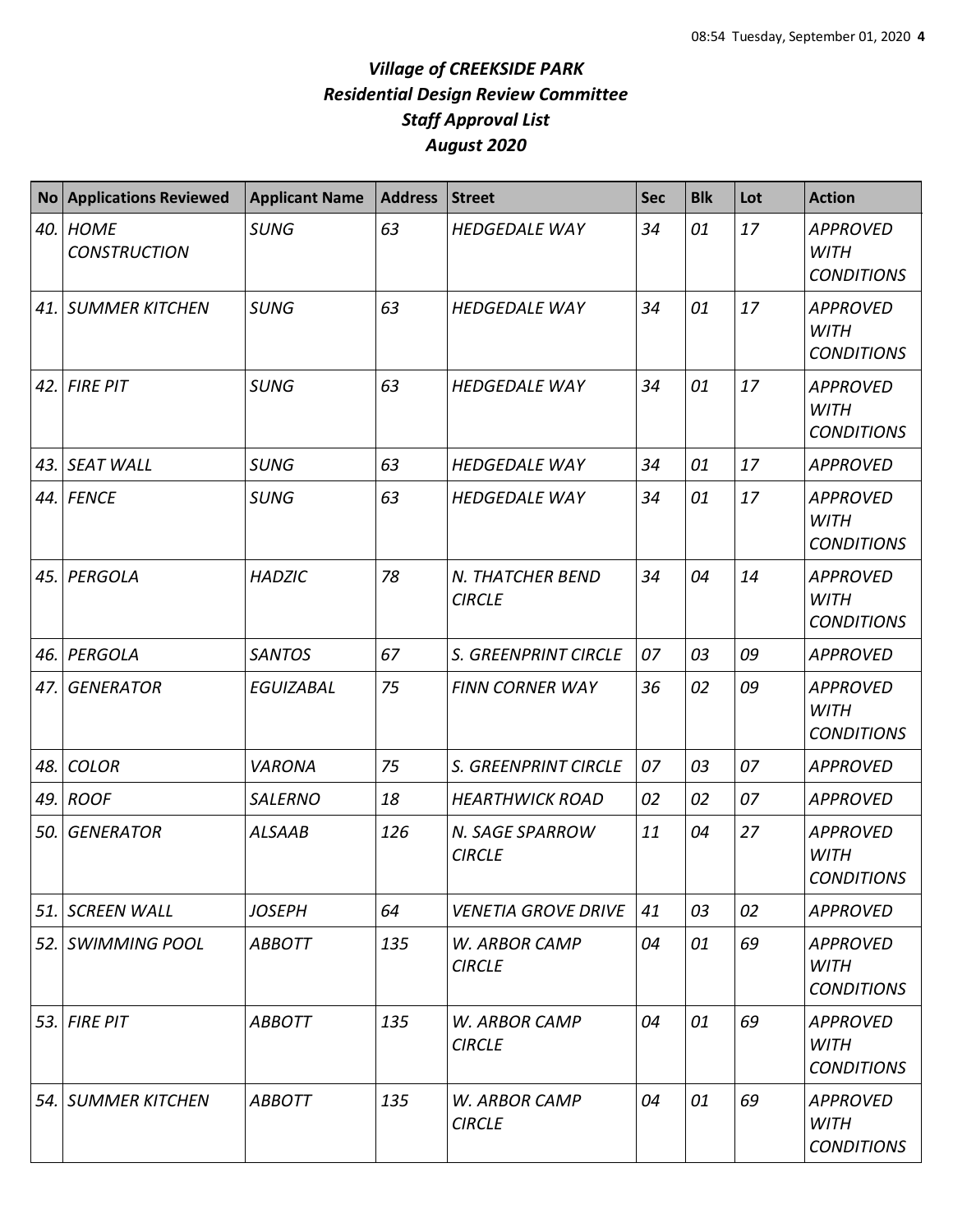| <b>No</b> | <b>Applications Reviewed</b> | <b>Applicant Name</b> | <b>Address</b> | <b>Street</b>                            | <b>Sec</b> | <b>Blk</b> | Lot | <b>Action</b>                                       |
|-----------|------------------------------|-----------------------|----------------|------------------------------------------|------------|------------|-----|-----------------------------------------------------|
| 55.       | PERGOLA                      | <b>ABBOTT</b>         | 135            | W. ARBOR CAMP<br><b>CIRCLE</b>           | 04         | 01         | 69  | <b>APPROVED</b><br><b>WITH</b><br><b>CONDITIONS</b> |
| 56.       | <b>PATIO COVER</b>           | <b>ABBOTT</b>         | 135            | W. ARBOR CAMP<br><b>CIRCLE</b>           | 04         | 01         | 69  | <b>APPROVED</b><br><b>WITH</b><br><b>CONDITIONS</b> |
| 57.       | <b>PLAY STRUCTURE</b>        | <b>ARCHULETA</b>      | 49             | <b>W. CANYON WREN</b><br><b>CIRCLE</b>   | 13         | 01         | 19  | <b>APPROVED</b>                                     |
| 58.       | <b>GENERATOR</b>             | <b>FELDER</b>         | 38             | <b>DRIFTDALE PLACE</b>                   | 04         | 01         | 06  | <b>APPROVED</b><br><b>WITH</b><br><b>CONDITIONS</b> |
| 59.       | <b>ROOF</b>                  | ZAVALA                | 55             | LITTLE FALLS PLACE                       | 05         | 01         | 48  | <b>APPROVED</b>                                     |
| 60.       | <b>HOME INCIDENTAL</b>       | <b>HORN</b>           | 38             | <b>LIBERTY BRANCH BLVD</b>               | 32         | 08         | 06  | <b>APPROVED</b><br><b>WITH</b><br><b>CONDITIONS</b> |
| 61.       | <b>DOOR</b>                  | <b>WILKERSON</b>      | 94             | N. CURLY WILLOW<br><b>CIRCLE</b>         | 15         | 01         | 08  | <b>APPROVED</b>                                     |
| 62.       | <b>EXTERIOR LIGHTING</b>     | <b>WILKERSON</b>      | 94             | N. CURLY WILLOW<br><b>CIRCLE</b>         | 15         | 01         | 08  | <b>APPROVED</b>                                     |
| 63.       | <b>SWIMMING POOL</b>         | <b>ROCHE</b>          | 10             | <b>FOOTBRIDGE WAY</b>                    | 36         | 03         | 03  | <b>APPROVED</b><br><b>WITH</b><br><b>CONDITIONS</b> |
| 64.       | <b>GENERATOR</b>             | <b>RYAN</b>           | 50             | <b>MOHAWK PATH PLACE</b>                 | 06         | 02         | 04  | <b>APPROVED</b><br><b>WITH</b><br><b>CONDITIONS</b> |
| 65.       | <b>SWIMMING POOL</b>         | <b>RODRIGUEZ</b>      | 10             | <b>MOUNTAIN BLUEBIRD</b><br><b>PLACE</b> | 10         | 04         | 11  | <b>APPROVED</b><br><b>WITH</b><br><b>CONDITIONS</b> |
| 66.       | <b>COLOR</b>                 | <b>PURTELL</b>        | 23             | <b>WITHERBEE PLACE</b>                   | 05         | 01         | 18  | <b>APPROVED</b>                                     |
| 67.       | <b>ROOF</b>                  | <b>WERLING</b>        | 50             | <b>DANBY PLACE</b>                       | 06         | 01         | 32  | <b>APPROVED</b>                                     |
| 68. l     | PAVING                       | <b>OZTURK</b>         | 46             | <b>TALLGRASS WAY</b>                     | 14         | 01         | 01  | <b>APPROVED</b><br><b>WITH</b><br><b>CONDITIONS</b> |
| 69.       | <b>FENCE</b>                 | <b>GENG</b>           | 66             | N. BACOPA DRIVE                          | 07         | 04         | 11  | <b>APPROVED</b>                                     |
| 70.       | <b>COLOR</b>                 | LENTZ                 | 50             | <b>LEGACY BRANCH DRIVE</b>               | 26         | 01         | 24  | <b>APPROVED</b>                                     |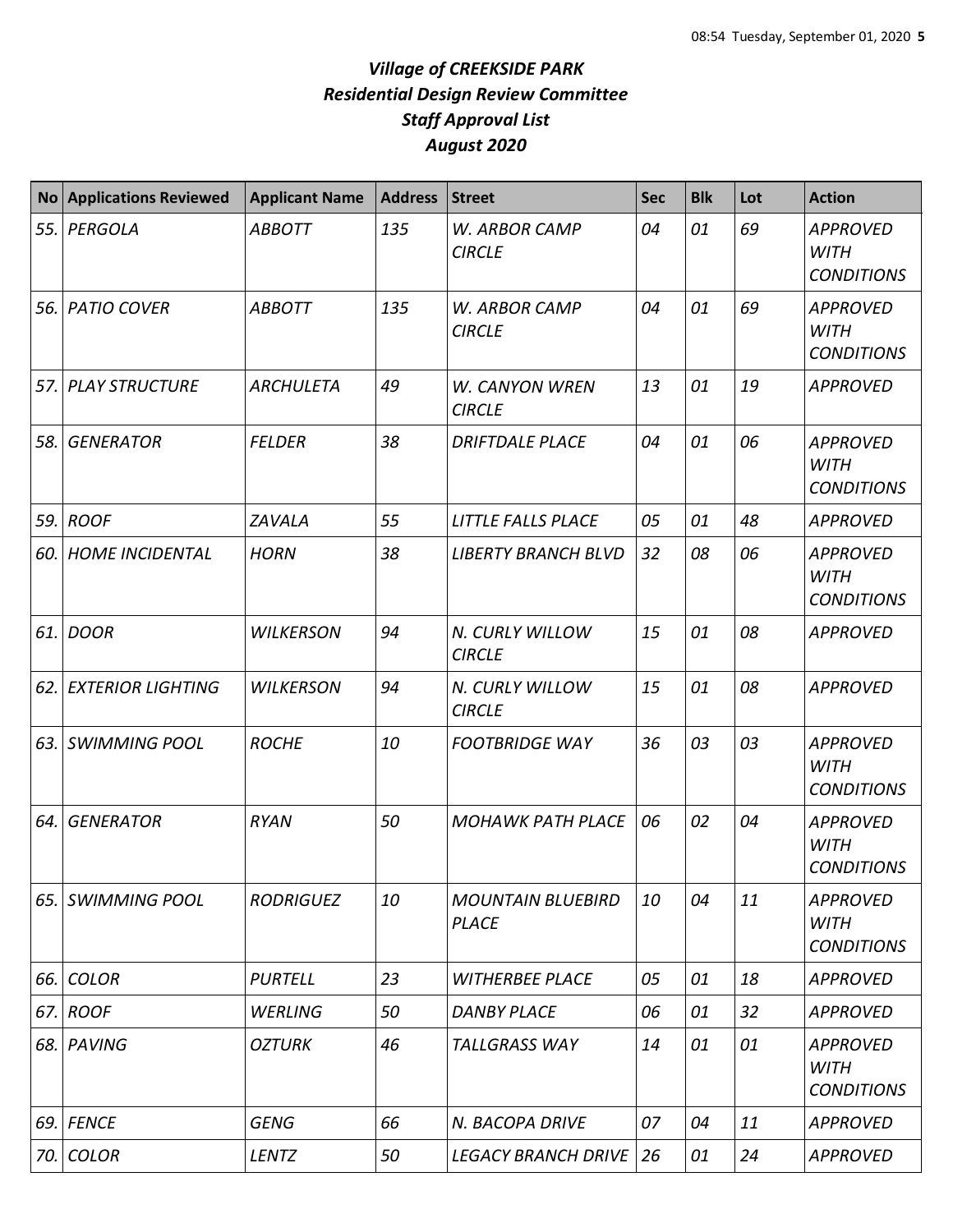|       | No Applications Reviewed | <b>Applicant Name</b> | <b>Address</b> | Street                                    | <b>Sec</b> | <b>Blk</b> | Lot | <b>Action</b>                                       |
|-------|--------------------------|-----------------------|----------------|-------------------------------------------|------------|------------|-----|-----------------------------------------------------|
|       | 71. SWIMMING POOL        | <b>DIETRICH</b>       | $\overline{2}$ | <b>COHASSET PLACE</b>                     | 08         | 02         | 07  | <b>APPROVED</b><br><b>WITH</b><br><b>CONDITIONS</b> |
|       | 72. PLAY STRUCTURE       | <b>SHU</b>            | 55             | <b>LIBERTY BRANCH BLVD</b>                | 32         | 02         | 02  | <b>APPROVED</b><br><b>WITH</b><br><b>CONDITIONS</b> |
| 73.   | <b>GENERATOR</b>         | <b>COLLIER</b>        | $\overline{2}$ | <b>KIMBERLING COURT</b>                   | 29         | 01         | 30  | <b>APPROVED</b><br><b>WITH</b><br><b>CONDITIONS</b> |
| 74.   | <b>GENERATOR</b>         | <b>WELCHON</b>        | 43             | <b>LAKE VOYAGEUR DRIVE</b>                | 18         | 02         | 13  | <b>APPROVED</b><br><b>WITH</b><br><b>CONDITIONS</b> |
| 75.   | <b>SWIMMING POOL</b>     | <b>OROZCO</b>         | 15             | <b>WHISPERING THICKET</b><br><b>PLACE</b> | 09         | 01         | 40  | <b>APPROVED</b><br><b>WITH</b><br><b>CONDITIONS</b> |
| 76. l | PERGOLA                  | <b>OROZCO</b>         | 15             | <b>WHISPERING THICKET</b><br><b>PLACE</b> | 09         | 01         | 40  | <b>APPROVED</b><br><b>WITH</b><br><b>CONDITIONS</b> |
| 77.   | <b>SUMMER KITCHEN</b>    | <b>OROZCO</b>         | 15             | <b>WHISPERING THICKET</b><br><b>PLACE</b> | 09         | 01         | 40  | <b>APPROVED</b><br><b>WITH</b><br><b>CONDITIONS</b> |
| 78.   | <b>GENERATOR</b>         | <b>EVANKO</b>         | 63             | <b>OVERLAND HEATH</b><br><b>DRIVE</b>     | 18         | 04         | 16  | <b>APPROVED</b><br><b>WITH</b><br><b>CONDITIONS</b> |
|       | 79. SWIMMING POOL        | <b>ARANA</b>          | 22             | <b>WHISPERING THICKET</b><br>PLACE        | 09         | 01         | 23  | <b>APPROVED</b><br>WITH<br><b>CONDITIONS</b>        |
|       | 80. PAVING               | DE LOS SANTOS   23    |                | <b>CANTERBOROUGH</b><br><b>PLACE</b>      | 02         | 02         | 43  | <b>APPROVED</b>                                     |
|       | 81. SWIMMING POOL        | <b>JARDIN</b>         | $\overline{7}$ | <b>RANCHERS TRAIL</b>                     | 24         | 01         | 23  | <b>APPROVED</b><br><b>WITH</b><br><b>CONDITIONS</b> |
|       | 82. PATIO COVER          | <b>JARDIN</b>         | 7              | <b>RANCHERS TRAIL</b>                     | 24         | 01         | 23  | <b>APPROVED</b><br><b>WITH</b><br><b>CONDITIONS</b> |